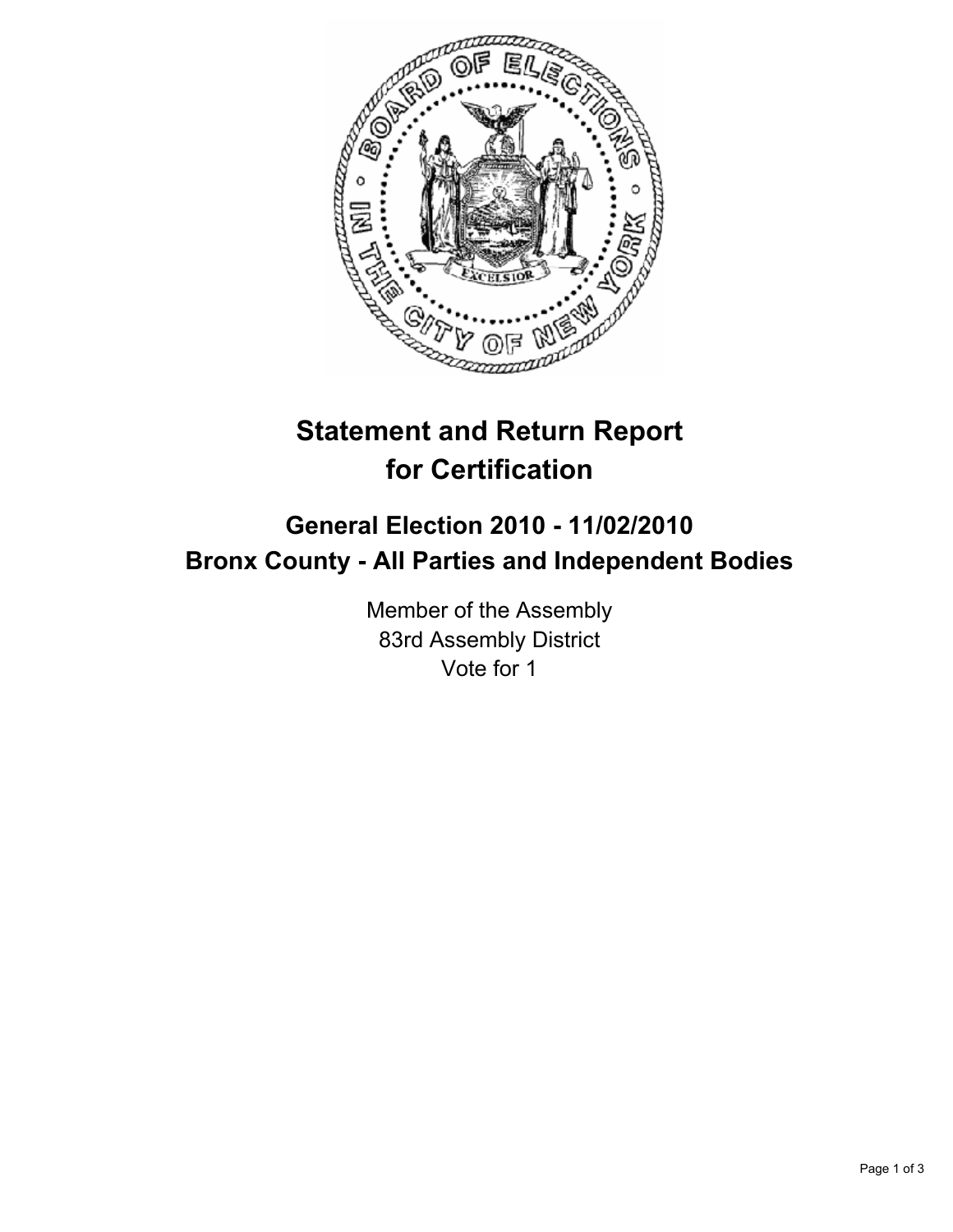

### **Assembly District 83**

| <b>PUBLIC COUNTER</b>             | 18,367 |
|-----------------------------------|--------|
| <b>EMERGENCY</b>                  | 0      |
| ABSENTEE/MILITARY                 | 333    |
| AFFIDAVIT                         | 428    |
| <b>Total Ballots</b>              | 19,167 |
| CARL E HEASTIE (DEMOCRATIC)       | 16,519 |
| PATRICK MCMANUS (CONSERVATIVE)    | 277    |
| CARL E HEASTIE (WORKING FAMILIES) | 799    |
| TREVOR ARCHER (GREEN)             | 84     |
| <b>Total Votes</b>                | 17,679 |
| Unrecorded                        | 1.488  |